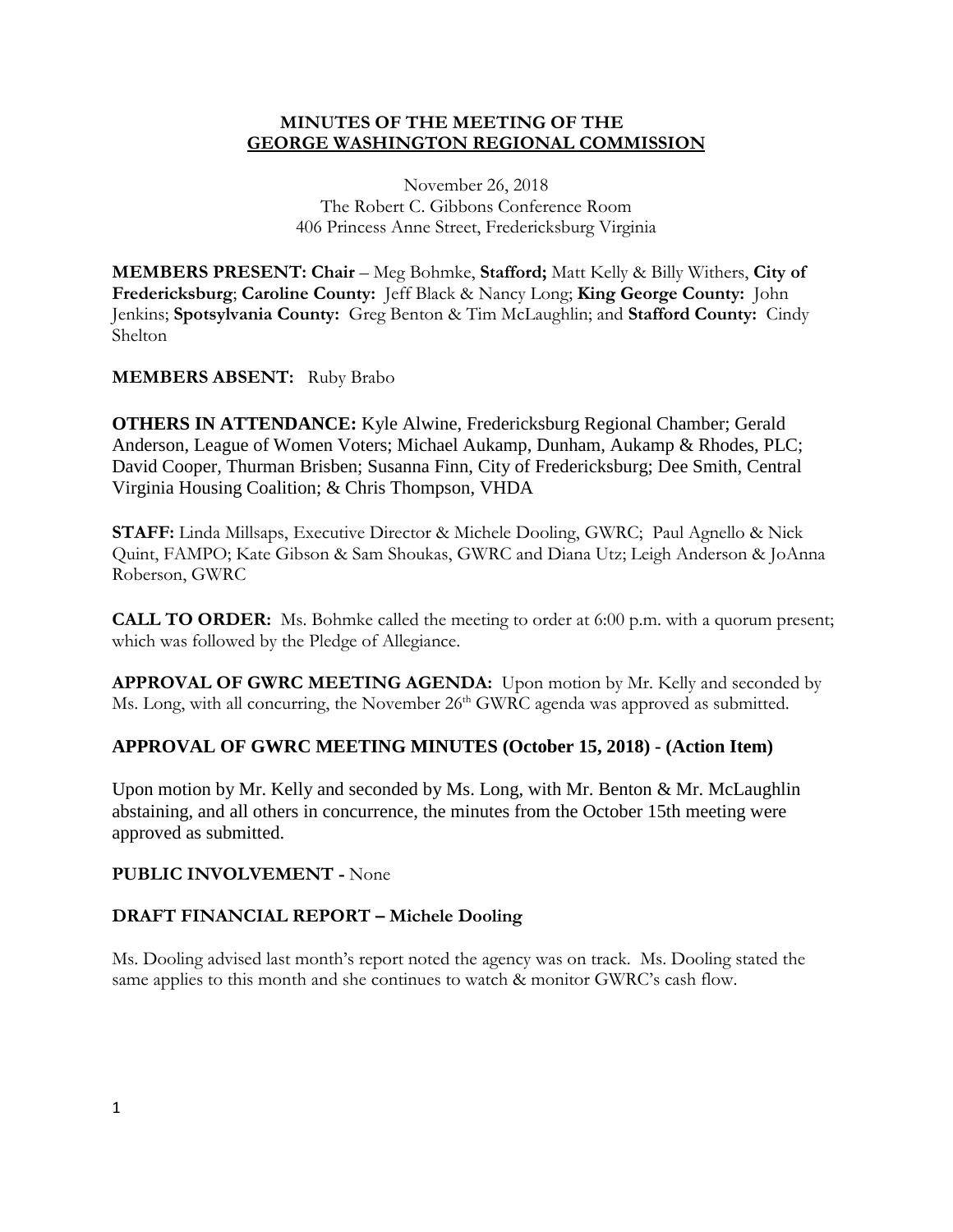## **a.) Budget Update**

Ms. Dooling advised that to date, 34% of agency bills have been received and 68% have been paid. Ms. Dooling stated the two largest vendors for GWRC that are paid monthly are to Stafford County for payroll services & to Michael Baker Consulting firm (\$171,000 & \$62,000 respectively).

# **b.) Cash Flow Analysis**

Ms. Dooling advised that GWRC continues to maintain a positive checking account balance. Mr. McLaughlin asked for confirmation that the agency has received a check from Spotsylvania County for payment in full for the year. Ms. Dooling relayed the check from Spotsylvania County for payment in full for the remainder of the year has in fact been received and deposited.

Ms. Bohmke stated that previously the City of Fredericksburg was the only locality who has paid upfront and in advance annually each July. Ms. Bohmke relayed that now Spotsylvania County has also done the same. Ms. Bohme stated that Stafford County GWRC members will be meeting with the treasurer for Stafford County to ask if the remaining balance outstanding owed by Stafford County can also be paid in full. Ms. Bohmke relayed that both Caroline & King George counties have payment plans in place as well.

Ms. Bohmke stated that per follow-up from the October meeting, a request was made for Ms. Dooling to compile a letter to be sent out to all GWRC members and each respective County Administrator/City Manager for clarification on a separate budgeted cost item that included an additional \$20,000. Ms. Dooling relayed to date this letter has not been sent out to each locality; however, will be forwarded by week end. Ms. Bohmke asked for clarification to the GWRC Commission members on what the additional \$20,000 is designated to cover.

Ms. Dooling stated that GWRC bills each locality on July  $1<sup>st</sup>$  for the current year. Ms. Dooling stated that previously the history of payments has been received on a quarterly basis, with the exception of Spotsylvania County who had previously paid quarterly but submitted payment at the end of a quarter rather than at the beginning of a quarter. (Ms. Dooling reiterated that Spotsylvania County has recently paid remaining balance in full for the remainder of the FY2018-2019 calendar year.)

Ms. Dooling stated that with the budget that was passed and approved last year, there was an Emergency Management fund of \$20,000 that needed to be included within the budget. Ms. Dooling stated this \$20,000 was noted at a different rate for each locality and not a standard amount due across the Board. Ms. Dooling stated that when she met with each County Administrator/City Manager, she was told the additional \$20,000 was not part of the original budget request and they would only be paying the designated amounts previously submitted by Tim Ware for approval from GWRC.

Mr. McLaughlin stated this is the first time he has heard about a funding concern or deficit and asked if the County Administrator in Spotsylvania County had been contacted.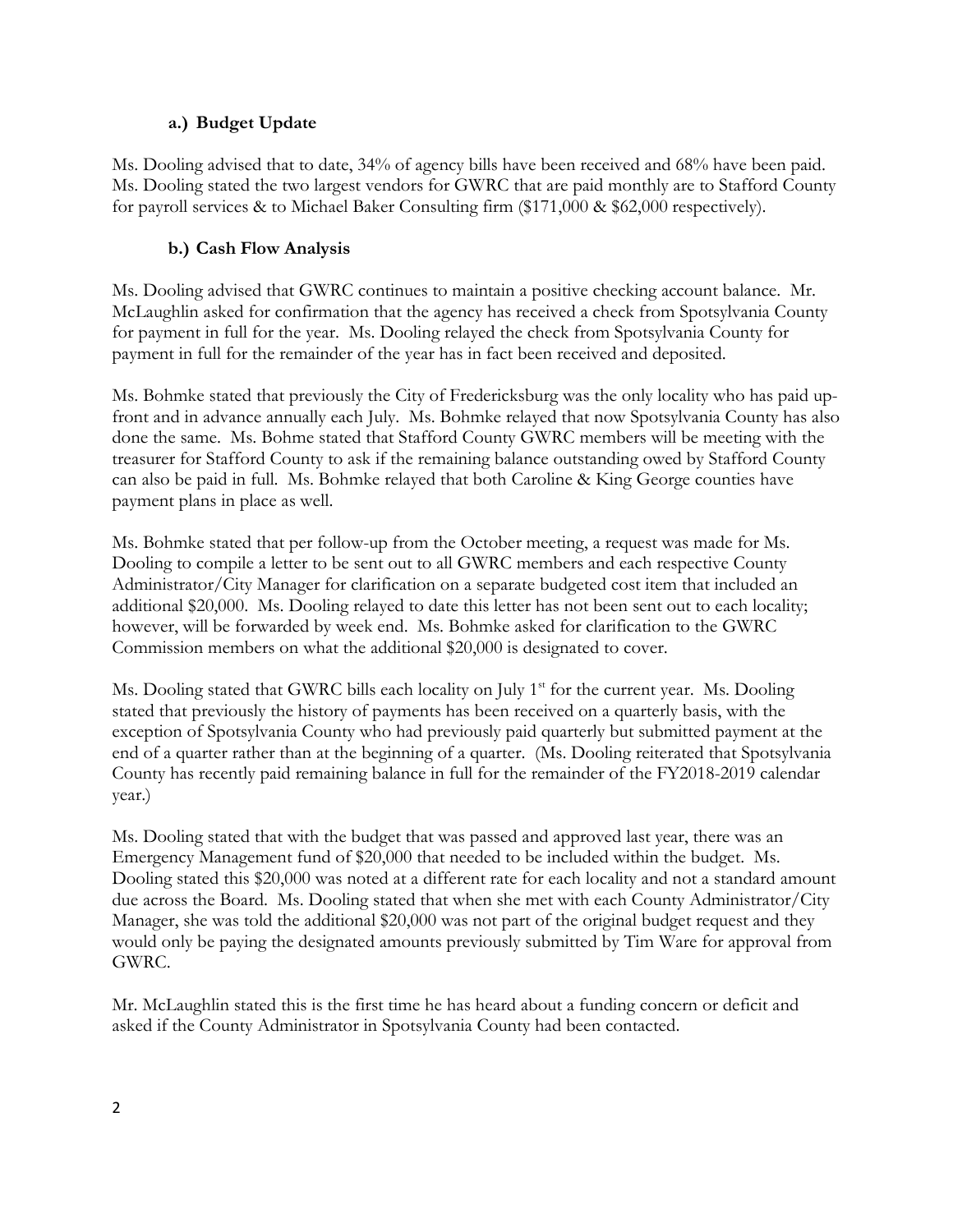Ms. Millsaps stated there are 2 separate issues in play – the first issue involved the previous payment schedules that were in place that each respective locality had previously been paying its locality dues. Ms. Millsaps stated the second issue GWRC members may not be aware of and has not actively been pursued to date with the County Administrators/City Manager but plans are to ensure this is addressed by week-end.

Ms. Millsaps stated that original unified budget request goes into 1 portal making 1 request and then payments are divided out annually. Ms. Millsaps stated apparently the unified budget request that was submitted last year included the normal per capita allocations and the additional revenue allocations designated to pay Eldon James who serves as the region's legislative liaison. Ms. Millsaps stated there should have been an additional category included for funding of some emergency management work which would have been applied to the emergency management committee who meets regularly at GWRC and who has representatives from each GWRC locality participating on the committee. Ms. Millsaps stated the \$20,000 was to be utilized for training and software. Ms. Millsaps advised the allocations were to be divided on a per capita basis. Ms. Millsaps stated that when checks were received from all 5 jurisdictions information was relayed from each locality that they were under the impression the per capita emergency management allocations were already included within each jurisdictions' budgeted reimbursement amounts.

Ms. Millsaps stated she then went back and reviewed all original budget request information that had been submitted into the portal and confirmed that what was previously submitted only included the funding for locality per capita allocations & reimbursement for Eldon James. Ms. Millsaps stated GWRC has now been advised to pursue this matter again with each County Administrator/City Manager.

Ms. Dooling advised she has developed a new report for review by the Commission tonight that includes collaboration of the paying efforts for the planning efforts and cash flows by FAMPO, COC, & Rideshare . Ms. Dooling stated on the left side of the report are the projects listed on an accrual basis and year-to-date data. Ms. Dooling stated currently, we are only \$2,000 off from where the agency should be.

Ms. Dooling relayed the other side of the report that reflects the cash view shows \$143,671 in the whole. Ms. Dooling stated we are not really in the whole and this amount of money is what is needed to be paid at month-end after vendor reimbursements have been credited.

Ms. Dooling stated this report also contains definitions to better clarify the accounting process. Ms. Dooling relayed some reimbursements take up to 8 weeks to be reconciled; however, bills are due to be paid within 30 days.

Mr. Withers stated it appears a cash crunch is in play – where you have more bills being received than there is money to pay – is this actually happening? Ms. Dooling stated she continually monitors the accounts and certain bills are definitely more time sensitive than others; however, she tries to ensure that the same amount of money being received will off-set what is going out. For example, Michael Baker Consulting was paid \$62,000 & the VDOT reimbursement due to GWRC will be \$58,000.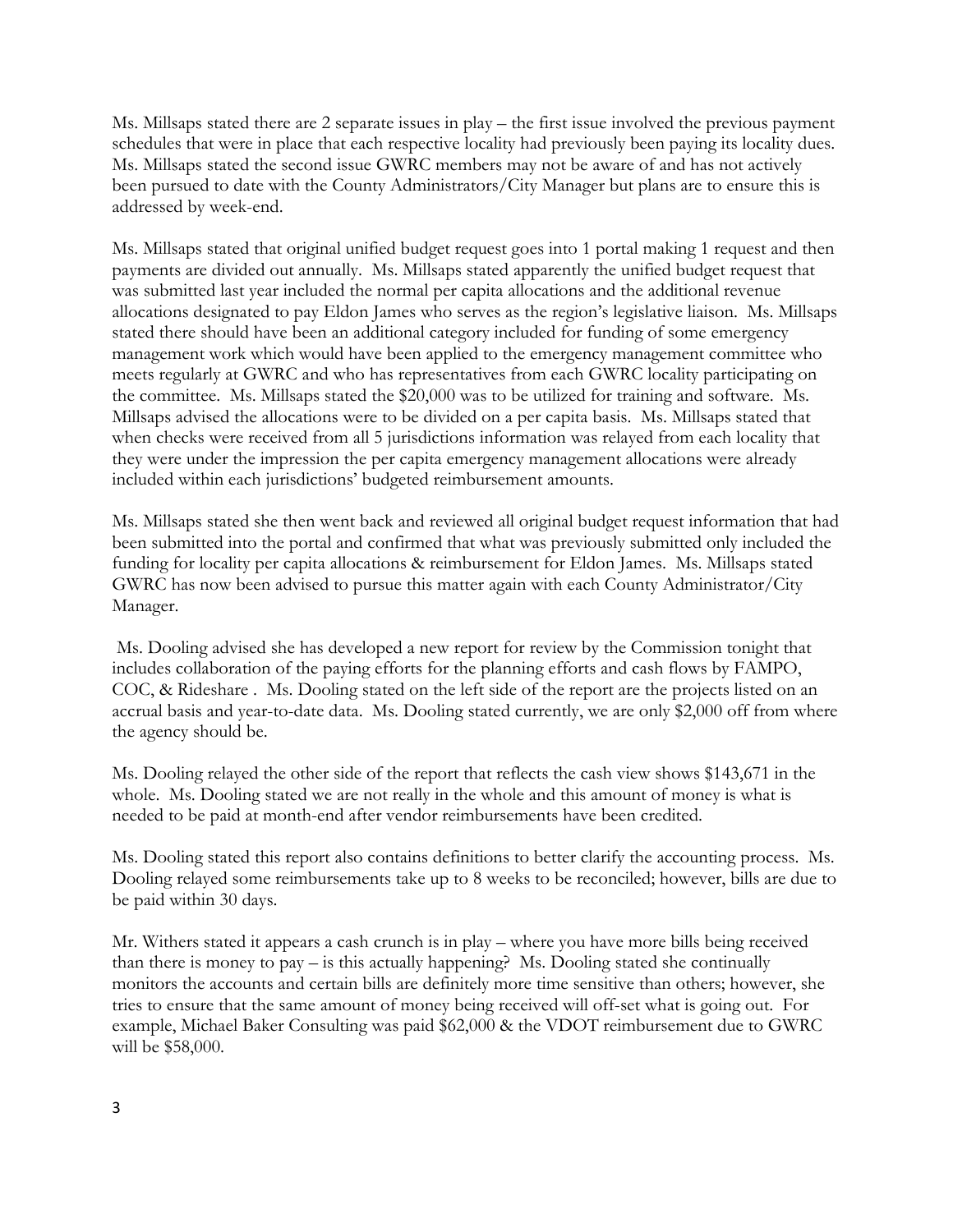Ms. Bohmke stated tonight there are a few bills pending her signature – 1 of these is to Stafford County for \$44,000, which is the cost of 1 payroll fee. Typically, the agency has 2-3 pending bills that are owed to Stafford County for payroll services. Ms. Bohmke stated this scenario is the best it has been in over several years as there were times in the past where more than 3 pay roll bills were due to Stafford County. Ms. Bohmke stated the reason for this is that bills being paid are based on cash flows that are available. Mr. Withers stated so when the grant funding is received, the bills are paid; however, the problem arises is when bills are due to be paid before funding has been received. Ms. Dooling concurred.

Ms. Bohmke stated that she herself was not aware of any funding issues/concerns until she became the Chair of GWRC and began asking questions. Ms. Bohmke stated that what has helped in the past is when the locality dues are submitted & reimbursements made. The City has always paid in full in advance each July; & now Spotsylvania County has also paid in full for the remainder of the year so this allows for bills to be paid on a more consistent basis.

Ms. Gibson stated she had updates for the Commission in regard to the planning budget. Ms. Gibson relayed the major difference now in the planning budget shows a significant increase in the GO Virginia funding resource. Ms. Gibson advised the increased funding in Go Virginia will be utilized to off-set her salary and to provide funding as needed for environmental planning efforts.

Ms. Gibson stated the updated budget also includes a listing of monies that passes through the organization so we can monitor the approved grant request that have been submitted. Currently these involve the following: the flex office space in Montross; the Pamunkey Net grant; the Virginia Sea Grant; and the welding training program in Montross. All of these entities are part of our duties as the GO Virginia support organization as GWRC is the fiscal agency for any Region 6 grant requests.

Ms. Gibson stated the next page of the handout includes 2 additional grants that come through GWRC for the CoC program. One is for \$10,000 from the City of Fredericksburg which funds the Homelessness Program and the other is a \$20,000 grant from United Way for coordinated assessments which goes to fund the Homelessness Help Line phone number that is distributed to all agencies.

Ms. Gibson advised these include all of the changes and revisions within the budget and this was presented to GWRC at the October meeting for review. At that time, Ms. Bohmke felt the Commission members needed 30 days to review the changes before a vote was cast to endorse them.

Ms. Millsaps stated that per By-Law regulations, any changes to the budget do need to be brought back to the Commission for a motion to approve. Mr. McLaughlin asked if these changes include funding from outside sources resulting in no additional locality funds being requested. Both Ms. Gibson & Ms. Millsaps concurred.

Upon motion by Mr. Kelly and seconded by Mr. Benton, with all in concurrence, the changes and revisions to the budget previously adopted that were presented tonight were approved at the November 26<sup>th</sup> GWRC meeting.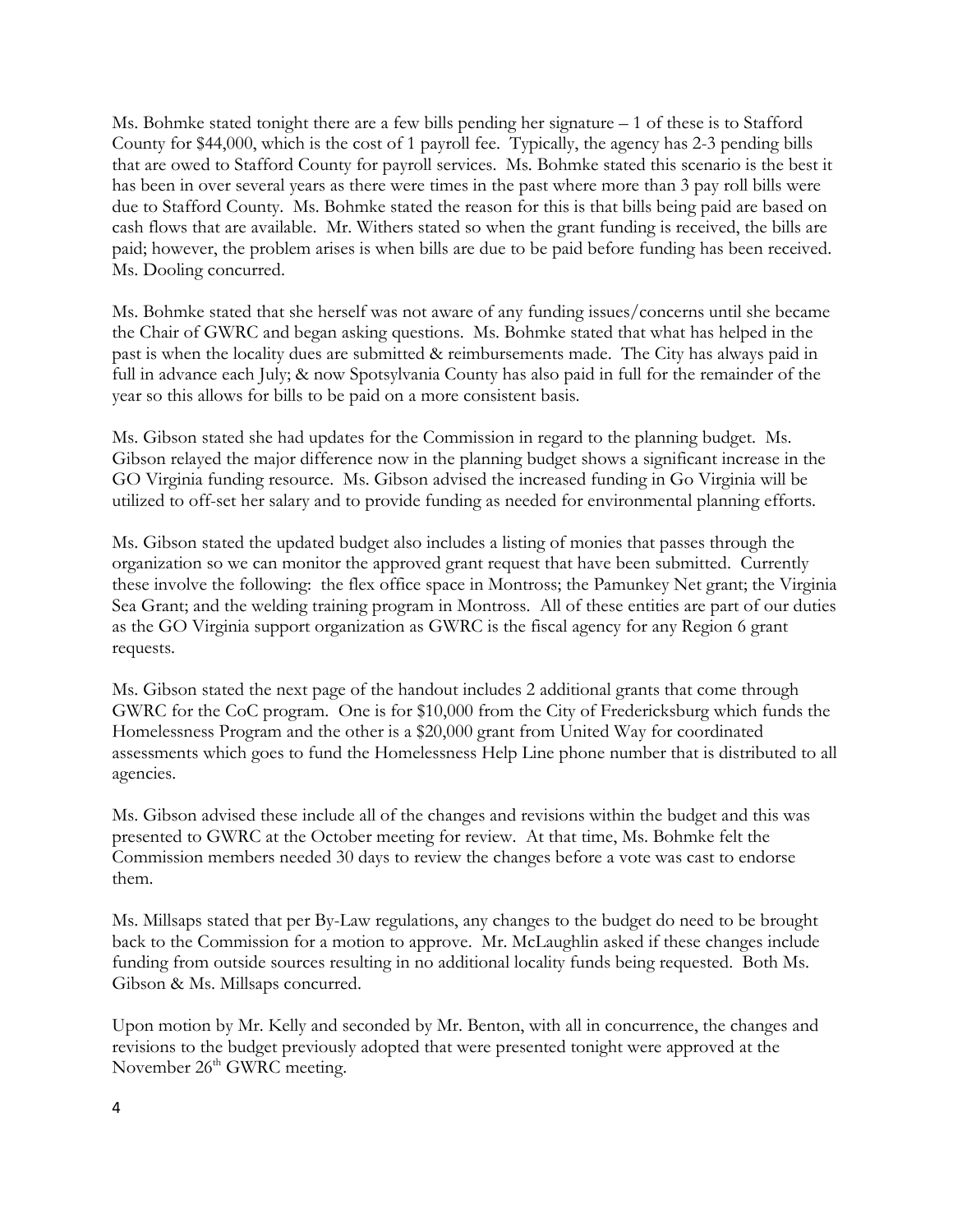### **2018 GWRC Annual Audit Report** – Mr. Michael Aukamp, Dunham, Aukamp & Rhodes, PLC

Mr. Aukamp advised the Commission's annual audit has been completed. Mr. Aukamp stated he is a partner of Dunham, Aukamp & Rhodes, PLC from Chantilly, VA. Mr. Aukamp advised the auditing firm has been represented by GWRC for the last 20 years. Mr. Aukamp relayed that currently the firm represents 9 of the planning districts in Virginia and as many of the PDCs have the same or similar grants in place, this saves the firm time in reading word for word each individual grant.

Mr. Aukamp stated this year for GWRC the situation was a little different as both the GWRC Executive Director and the GWRC bookkeeper retired in June. The audit testing for this year was conducted slightly differently. Mr. Aukamp stated that even though an audit is not designed to detect fraud, however, the firm does look for potential fraud risks. Mr. Aukamp stated that by GWRC having 2 key/top staff members retire at the same time, the auditing firm came out in June and completed a pre-testing screening.

Mr. Aukamp stated the pre-screening audit allowed for both retirees to still be on site, rather than have anything result from the annual audit review that would have resulted in having to contact a retiree after the fact.

Mr. Aukamp stated the pre-screening audit covered the first 11 months of the year and then firm came back in August to complete the annual audit review. Mr. Aukamp stated that even though certainly not surprised, but was pleased to announce that nothing unusual or alarming was detected during the pre-screening process.

Mr. Aukamp stated the end of year audit ran smoothly and as always, the staff was helpful and organized in providing documents needed for the review. Mr. Aukamp stated a few additional journal entries were added to ensure all payables/receivables were properly recorded within the respective period. Mr. Aukamp stated he feels confident that the additional journal entries added this year will not be needed next year now that the clean-up and maintenance efforts have been completed.

Mr. Aukamp stated there were no difficulties revealed from the audit review process. Mr. Aukamp stated that as part of the risk assessment process, a check list was utilized and completed and individual meetings were conducted with administration staff and program staff members. Mr. Aukamp stated questions were asked about programs, compliance issues, etc. and as well this review process went smoothly with no issues remaining unanswered for the organization in regard to issues, evidence, concerns, compliance concerns, etc.

Mr. Aukamp advised that financial statements for the audit was completed in compliance with DMD133 for any agency that receives federal financial assistance in excess of \$750,000 (this PDC had \$1.5m most of which is VDOT funding that comes through from a number of programs that are all funded the same way so this was the basis used & tested in determining major programs.)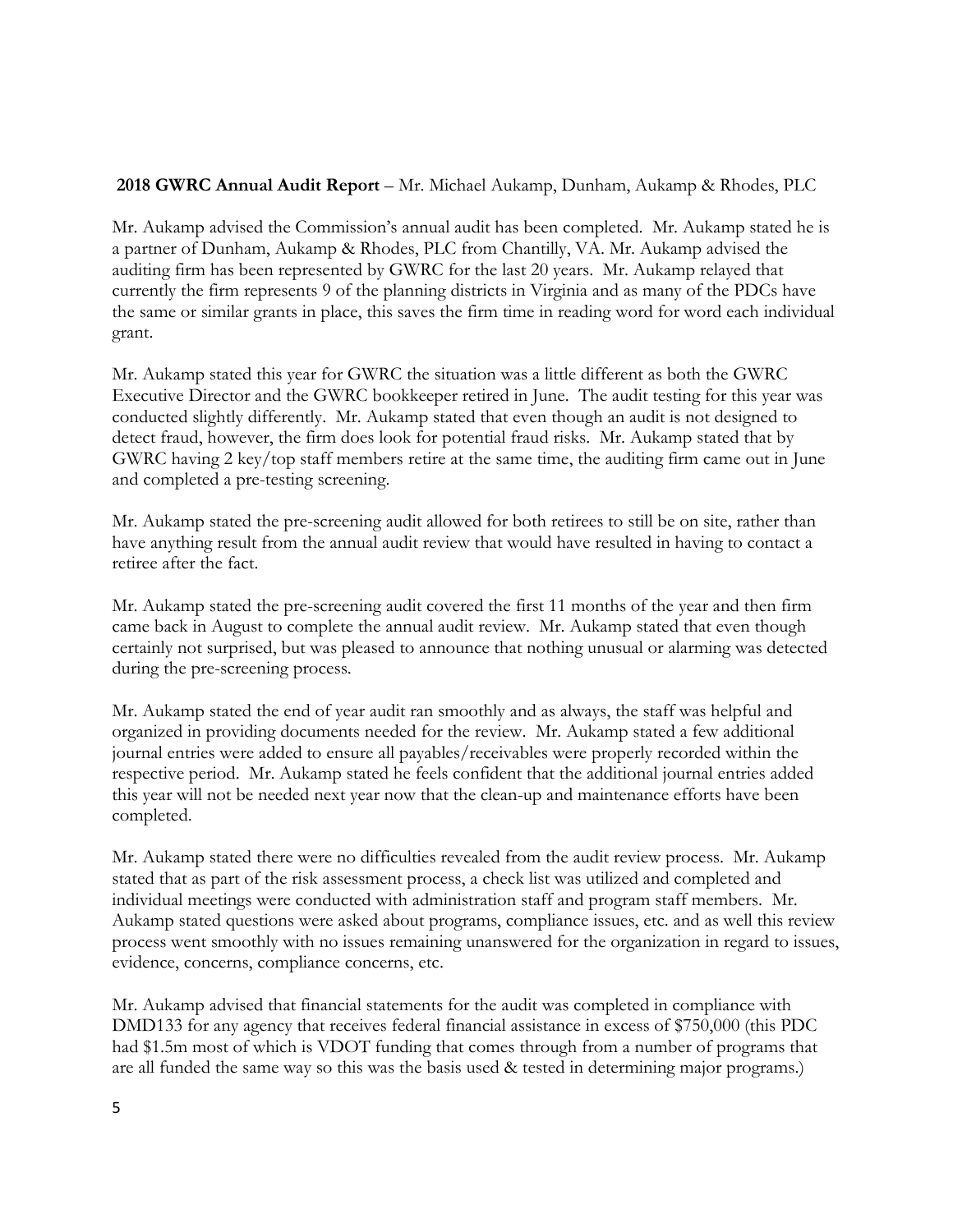Mr. Aukamp stated he was again pleased to report that no inconsistencies or compliance issues were found and the audit review showed programs are functioning properly within the major program classifications.

Mr. Aukamp advised the remaining portion of the audit review resulted in a clean review with no changes needed to be made to the financial statements other than the adjustments made to entries for accruals that involved payables/receivables.

Mr. Aukamp stated that when looking at the financial statements, the Commission showed a positive cash flow for the year in the amount of \$5,800. Mr. Aukamp stated that even though the cash flow balance was a lower amount, it is important to note that it is in fact a positive cash flow balance and the agency did not go backwards.

Mr. Aukamp stated that several years ago with a change in 1-2 executive directors, that at that time, the agency ended the year with an audit review that reflected a zero cash flow balance. Mr. Aukamp stated that being consistent with last year's audit results, again the agency is heading in the right direction with cash flow balances reflecting \$23,000 last year and \$5,800 this year.

Mr. Aukamp advised the agency equity balance is now back up to \$126,000; however, need to note that 50% of this balance includes the building and contents so it is not a liquid asset that can be spent. Mr. Aukamp stated that \$64,000 remains in an unrestricted net position that includes both assets & liabilities and further reinforced the continued strength of the organization.

Mr. Aukamp stated the question is also asked to auditing firms as to how much money does an agency actually need to solidify its assets. Mr. Aukamp stated there is no exact formula; however, a rule of thumb measurement would include a 3-month operating surplus being adequate.

Mr. Aukamp stated that with using the above suggested formulas, the GWRC expenses for the year were \$3.2m so to reach the desired measurement, an agency would need to have \$300,000 in surplus. Mr. Aukamp stated that with VDOT grants and projects ongoing, that no money is being kept but instead paid out to respective vendors. Mr. Aukamp relayed the agency is in a comfortable position and moving in the right direction and the auditing firm would like to see balances continue to grow each year.

Mr. Aukamp stated another item to note is that the indirect cost rates decreased this year (65.3% last year & 60.4% this year) so direct cost for salaries/benefits increased. Mr. Aukamp stated when the base rate goes up and the cost remains consistent, then the indirect cost rates go down. Mr. Aukamp relayed this is an important note when negotiating other VA agencies for projects as indirect cost rates decrease it provides for a better competitiveness for securing new or additional projects.

Mr. Aukamp stated that no other specifics, concerns, red flags, etc. resulted from GWRC's financial reports and from an auditor's perspective, this describes a good audit – auditors do not want to see changes occur in these categories so "no change" is a good thing.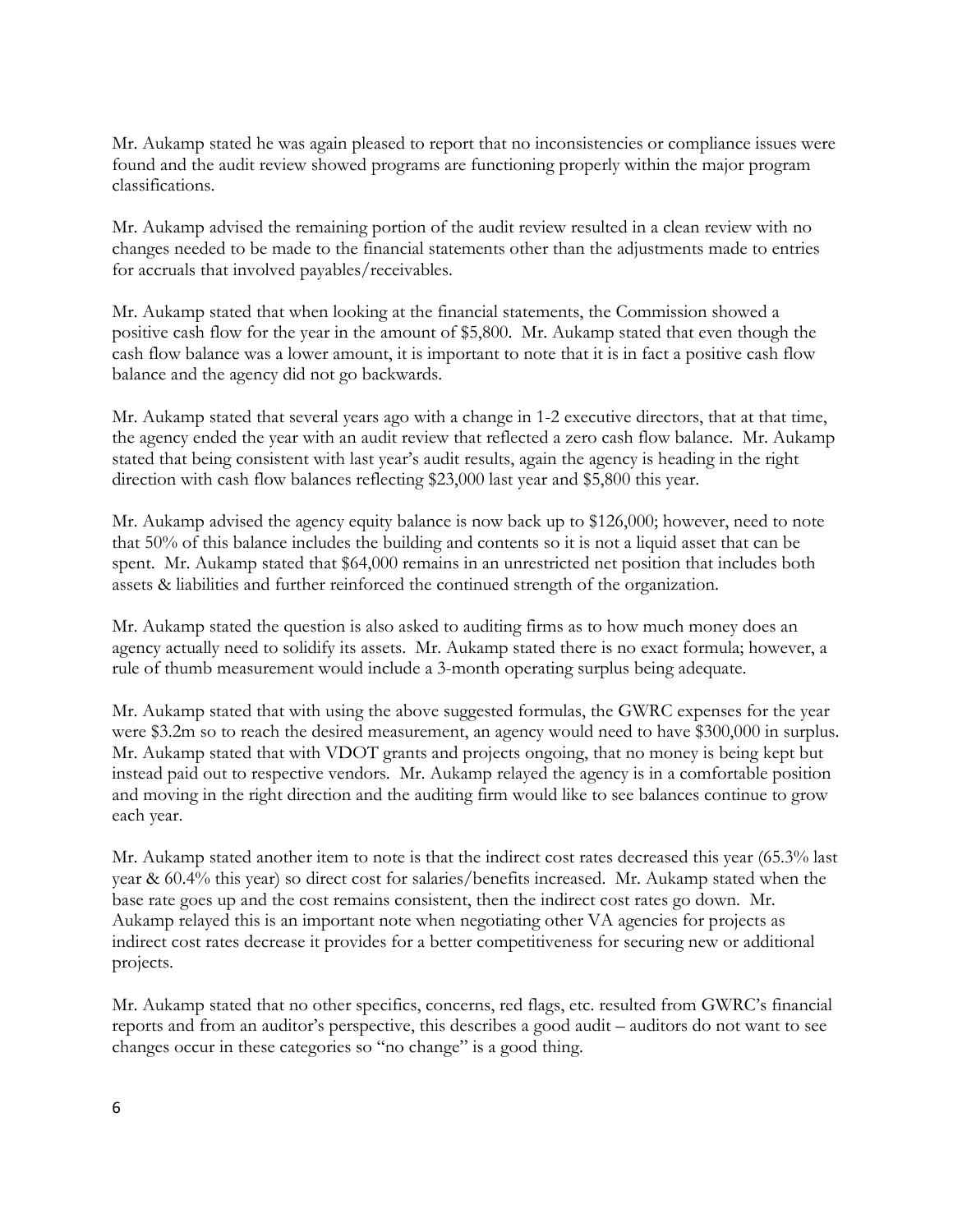Mr. Withers advised that he has dealt with audits for a number of agencies and he likes seeing "no's & "x's" by the results. Mr. Withers stated that "no's" is definitely a plus for an agency. Mr. Withers stated that he has served on the Commission where in previous years this was not always the case so it is positive to see the progression/trend to moving forward remain in place.

Mr. Aukamp stated that "no's" & "x's" are a plus to an agency because then it qualifies the agency to be classified as a low-risk status. Mr. Aukamp stated that when specific criteria is continually met over a period of time – i.e. for 3 years, the amount of testing needed decreases which ultimately could reduce auditor expenses. Mr. Aukamp stated that if something changes for a company that would result in errors/compliance issues, etc. then the next year the agency automatically would not be considered as a low-risk audit.

Upon motion by Mr. Kelly and seconded by Ms. Shelton, with all concurring, the 2018 audit report was accepted as presented.

## **PRESENTATIONS**

a.) Affordable Housing Efforts & Funding – Chris Thompson, Director of Strategic Housing, Virginia Housing Development Authority

Mr. Thompson advised the VHDA was created in 1972 by the Virginia General Assembly to help residents attain quality and affordable housing through public-private partnerships with local governments, community service organizations, lenders, developers, etc. Mr. Thompson relayed VHDA provides mortgages for first-time homebuyers and housing counseling; provides financial assistance for multifamily & neighborhood revitalization efforts; & supports key state initiatives such as community integration efforts focusing on rural housing needs.

Mr. Thompson stated he wanted to present tonight to GWRC some recent partnerships that are ongoing now with other PDCs across the state that have been successful and ones that potentially could be implemented as well in this region. Mr. Thompson relayed that if partnerships were implemented here, that this PDC would be eligible to receive funding assistance and utilize resources as well.

Mr. Thompson relayed that the Housing Policy Advisory Council has determined that Virginia has a shortage of affordable housing to the substantial share of households. Mr. Thompson stated the failure to address affordable housing needs effectively has significantly affected key priorities of the state policy that also includes economic and workforce development, transportation, education and health.

Mr. Thompson advised that Virginia needs to produce substantial new affordable housing to accommodate the continued anticipated workforce growth in Virginia. Mr. Thompson relayed the homebuilding industry still faces major challenges in meeting the affordable housing needs. Mr. Thompson stated that data has proven that regions who have lower combined housing and transportation costs have resulted in better economic performances. Mr. Thompson advised that the state can no longer rely on the federal government to address the critical housing needs that exist in Virginia.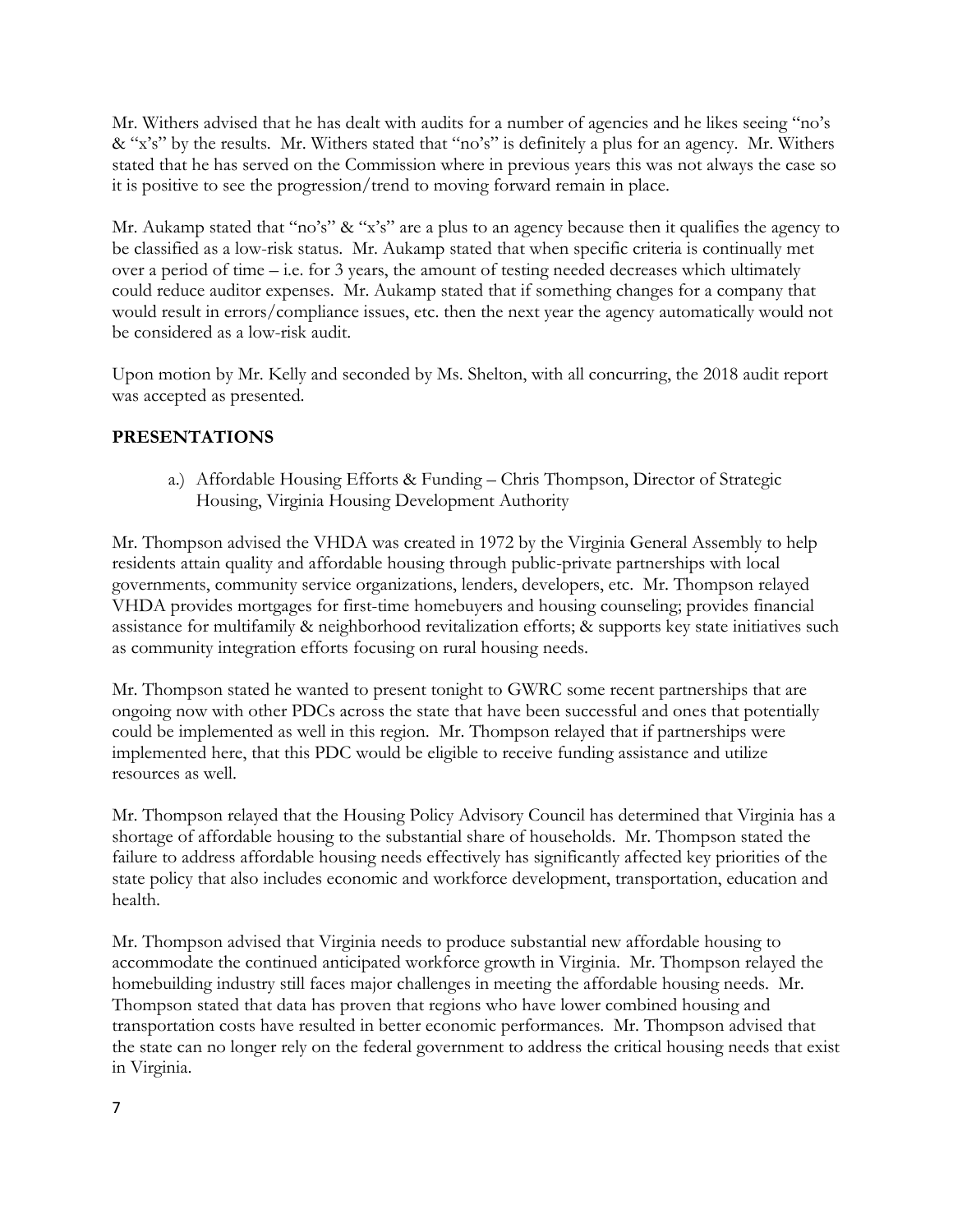Mr. Thompson advised the GO Virginia program is a positive example of where incentives that have been matched with local, federal, & private funding initiatives have encouraged collaboration at the regional level. This program has also seen growth and diversity between the economy of each region and ultimately for the state. Mr. Thompson stated public-private resource brings together leaders from the business field, higher education standards, local government entities, the workforce, increase in economic development and planning efforts.

Mr. Thompson provided 9 examples of work with other local and government agencies that is either completed and/or ongoing across the state. Mr. Kelly asked if Mr. Thompson would forward copies of all projects currently underway and their success rate data be forwarded to Ms. Millsaps so it can be distributed to commission members so it can be reviewed for future and more discussion. Mr. Kelly stated he thinks these efforts need to become regional ideas and would be interested in seeing what actually can be done. Mr. Kelly asked Mr. Thompson what he sees the expectations for this PDC should/could be.

Mr. Thompson stated that funding could be made available for the region to look at its existing regional inventory; to identify regional gaps (i.e. ownerships, multi-families, income ranges, etc.); how to start building out the infrastructure, etc. Mr. Kelly stated that before moving forward, he would also like to request that FRA be asked to come again to provide presentation & update at an upcoming GWRC meeting.

Mr. Black asked if there is a concerted effort by VHDA to keep mortgage rates competitive and even lower than the private sector rates. Mr. Thompson relayed VHDA is in a position to stay competitive and in most cases comes in at a lower rate than is received from private funding agencies.

Ms. Bohmke asked where the VHDA funding comes from. Mr. Thompson stated that VHDA raises all of its funding and they receive no state, federal or local monies and all funding is either raised or by issuance of bonds.

b.) GWRideConnect Update & Quarterly Report – Diana Utz, Director of GWRideConnect

Ms. Utz advised she was providing the quarterly DRPT progress report at tonight's GWRC meeting. Ms. Utz stated the current TDM operating grant is the funding grant for the GWRC's TDM program which is the GWRideConnect program. Ms. Utz advised that the total grant for this year is \$496,021; the year-to-date expenditures are \$149,460; the remaining budget allocations are \$346,561; and to date, 30% of the approved budge has been utilized. Ms. Utz stated that within the next several weeks, work will begin on the development of several grants for the purpose of continuing the GWRideConnect program.

Ms. Utz stated that DRPT requires a lot of information to accompany each grant request and when they look at a ride connect program they determine what the program plans to do for the upcoming year; determines modes/methods of how to change people's perspective of utilizing single occupancy vehicles for their daily work commutes; determines methods of how to market the population; etc.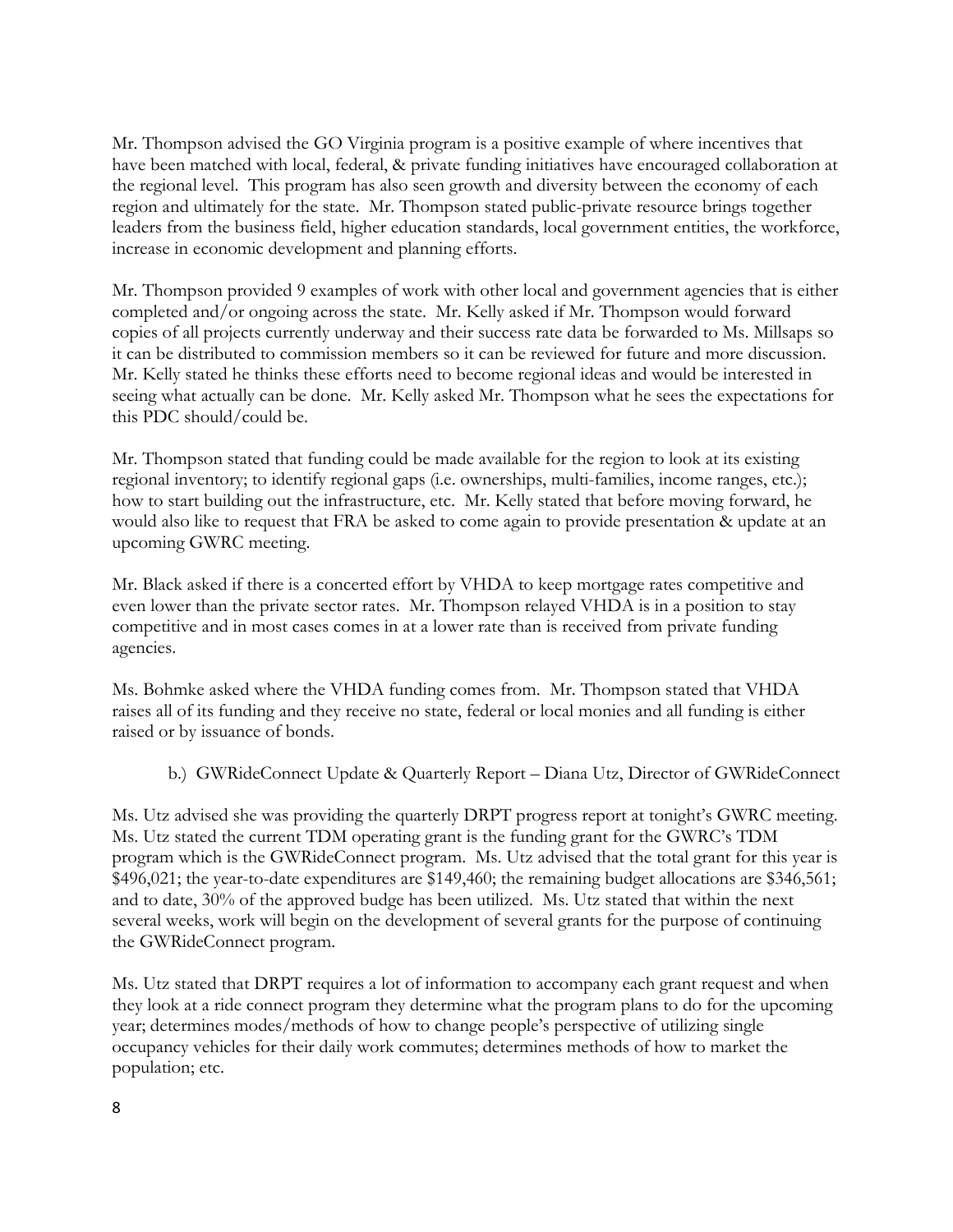Ms. Utz advised that GWRideConnect needs to promote multiple types of commuting options that includes car pools, van pools, buses, VRE, slugging, etc. GWRideConnect needs to determine how goals can be obtained; what the goals are; & how the market is going to help to reach the goals. Ms. Utz relayed that when goals are not met, that DRPT needs to have an explanation as to why – is it because it's seasonal; is it based solely on the price of gas; etc.

Ms. Utz stated the first quarter project activity report update quotas are as follows: 4,000 rideshare clients would be assisted in FY2018-2018 & to date, 1,233 new and previous applicants have been assisted. Ms. Utz stated that to date, we had 289 new applicants to the program this quarter which is 60 more than last quarter. Ms. Utz relayed that over 1,500 non-applicants and vanpool operators have been assisted with TDM information and ridesharing matching.

Ms. Utz stated another goal for the year is to provide express match/email replies to 3,300 new applicants to the registered van pools that have vacancies. To date, 1,542 express match letters to the van pool operators have been submitted which hopefully allows them to fill empty seats on their existing van pool.

Ms. Utz stated another grant requirement is to conduct data base surveys to 4,800 applicants to ensure data base accuracy is kept up to date and to explore methods of improving the matching effectiveness.

Ms. Utz stated that in July of 2018, GWRideConnect distributed 2,035 surveys to our data base clients. The purpose of the survey is to update data base records in both the local Rideshare data base as well as in the Commuter Connections data base and to provide additional assistance if needed. Of the 2,035 surveys submitted, 1,437 applicants returned the surveys and these 1,437 records were either updated with a request for no changes to be made; or were provided a new and fresh match letter because either they are not satisfied with current arrangements; no satisfactory matches were obtained with first mail-out; and/or whereby applicants now have new work locations and work hours.

Ms. Utz stated that another goal to accomplish is to assist as many clients as possible that contact GWRideConnect and to answer transportation/TDM questions as they arise. To date, GWRideConnect has assisted at least 2,000 clients within the region and 170 who are from outside of the region.

Ms. Utz relayed another goal is for GWRideConnect to update its website weekly throughout FY2019. Ms. Utz stated that staff spent at least 16 hours in database management this quarter which includes updates the website to keep it running smoothly and to keep the contents fresh. Currently, staff is working to completely re-design the web-site and will launch a new design this fiscal year with efforts to make the materials easier to find with a site that is easier to navigate.

Ms. Utz stated GWRideConnect also needs to monitor the number of visitors that go to the website and determine visitor traffic. For the first quarter, the program had 17,974 visitors to the website with 13,821 unique page views. In the month of August, GWRideConnect had 6,000 visitors.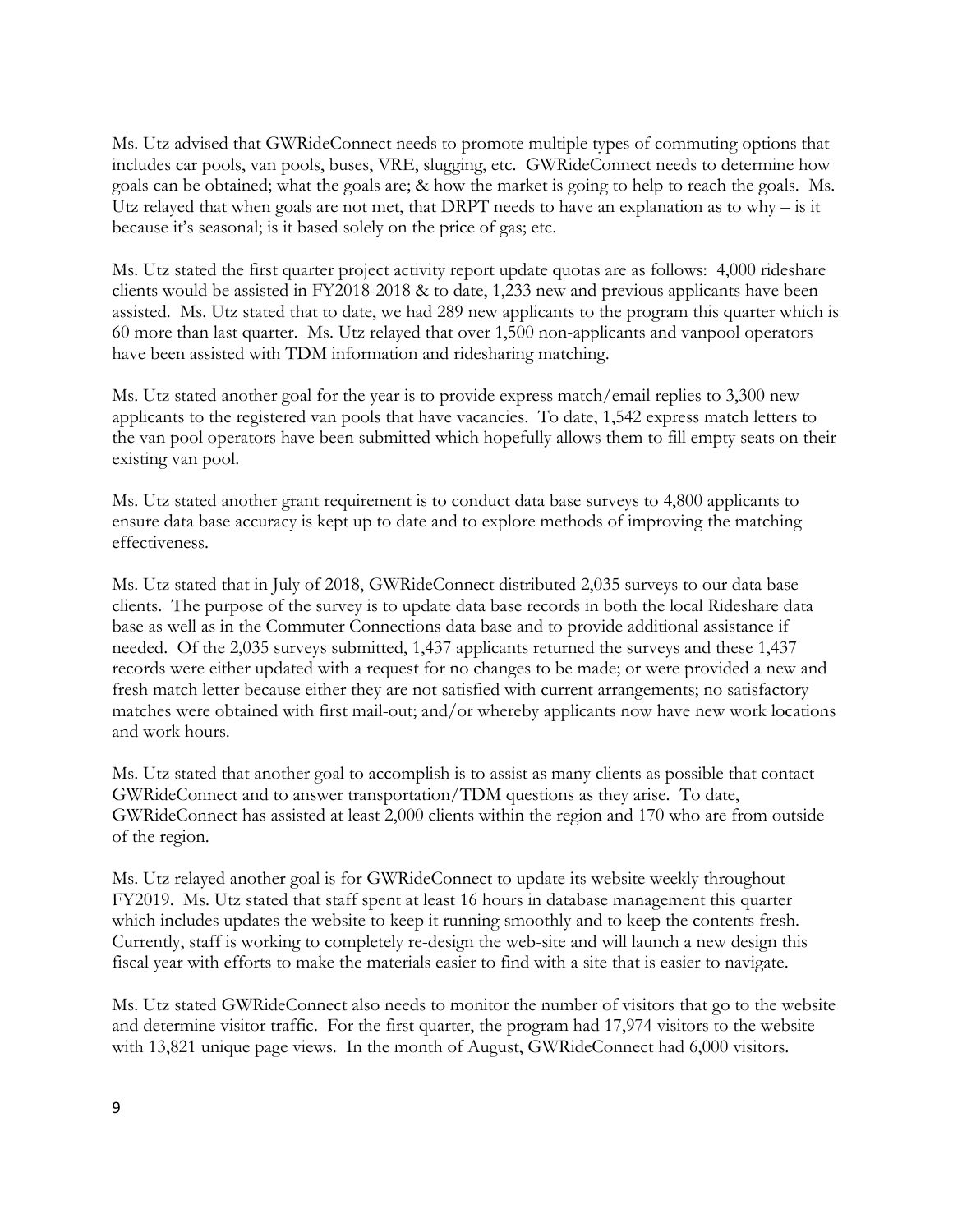Currently, the Vanpool Connection page remains the most popular webpage being followed and has become a clearing house of transit and transportation alternatives within the GW region.

Ms. Utz stated GWRideConnect is requested to email follow-up surveys on a weekly basis to all new applicants to see if they were successful in finding a ride or if they still need additional assistance. This quarter, 289 clients received follow-up surveys; however, we have a very low return rate on the survey replies. Due to the large number of existing clients requesting assistance, we make the assumption that clients will simply re-contact us if additional assistance is needed and do not followthrough with returning the survey. Whenever update requests are received, the applicant's record is updated accordingly in both the GWRideConnect data base & the Commuter Connections data base.

Ms. Utz stated another required is that new van pool or car pool operators are assisted with new pool formations, maintenance & assistance. Ms. Utz advised that GWRideConnect staff assisted operators in the formation of 11 new vanpools this quarter. Vanpool/Car pool operators are given information on vanpool start-ups and then provided all of the information they need to start up their pool. Ms. Utz relayed that once the pool is established, it is then entered into both the local GWRideConnect data base & the Commuter Connections data base as well as posted on the website. Start-up subsidies like Van Star and the Vanpool Alliance programs begin and pools start receiving updated match lists and express match letters noting passenger names and contact information.

Ms. Utz advised staff maintains the vanpool connections webpage which monitors visitor contact; provides follow-up to all van pool page requests; & posts new vanpools with vacancies as they occur. Ms. Utz relayed the vanpool connections webpage is the most popular page on the GWRideConnect website. It provides information on vanpool start-up as well as provides lists of vanpools with vacancies. All clients then also receive a thank you email from GWRideConnect offering a link to fill out a rideshare application to receive the complete list of vanpools going into their work areas. Ms. Utz stated that all vanpools who receive subsidies are required to post their poon on the Vanpool Connections page.

Ms. Utz stated another requirement is that the van start program for the I-95 corridor through the I-395 TMP funding & through GWRideConnect/CMAQ funding is required. GWRideConnect is conducting 2 van start programs this year. One includes vanpools that travel the I-95 corridor & the other is where vanpools travel any portion of I-395. Both of these programs have separate funding sources and are separately monitored. For the first quarter, staff assisted 7 vanpools with both of these programs. Ms. Utz stated that even though both programs are successful, they both could benefit greatly from more advertising & awareness.

Ms. Utz relayed that with the express match program in place, 1,337 applicants were "express matched" to existing vanpools who are in need of additional passengers. Ms. Utz stated that GWRideConnect also encourages vanpools to assist in the educating and promoting that van pool operators participate in the vanpool alliance program which them generates 5307 funds generated back to the region.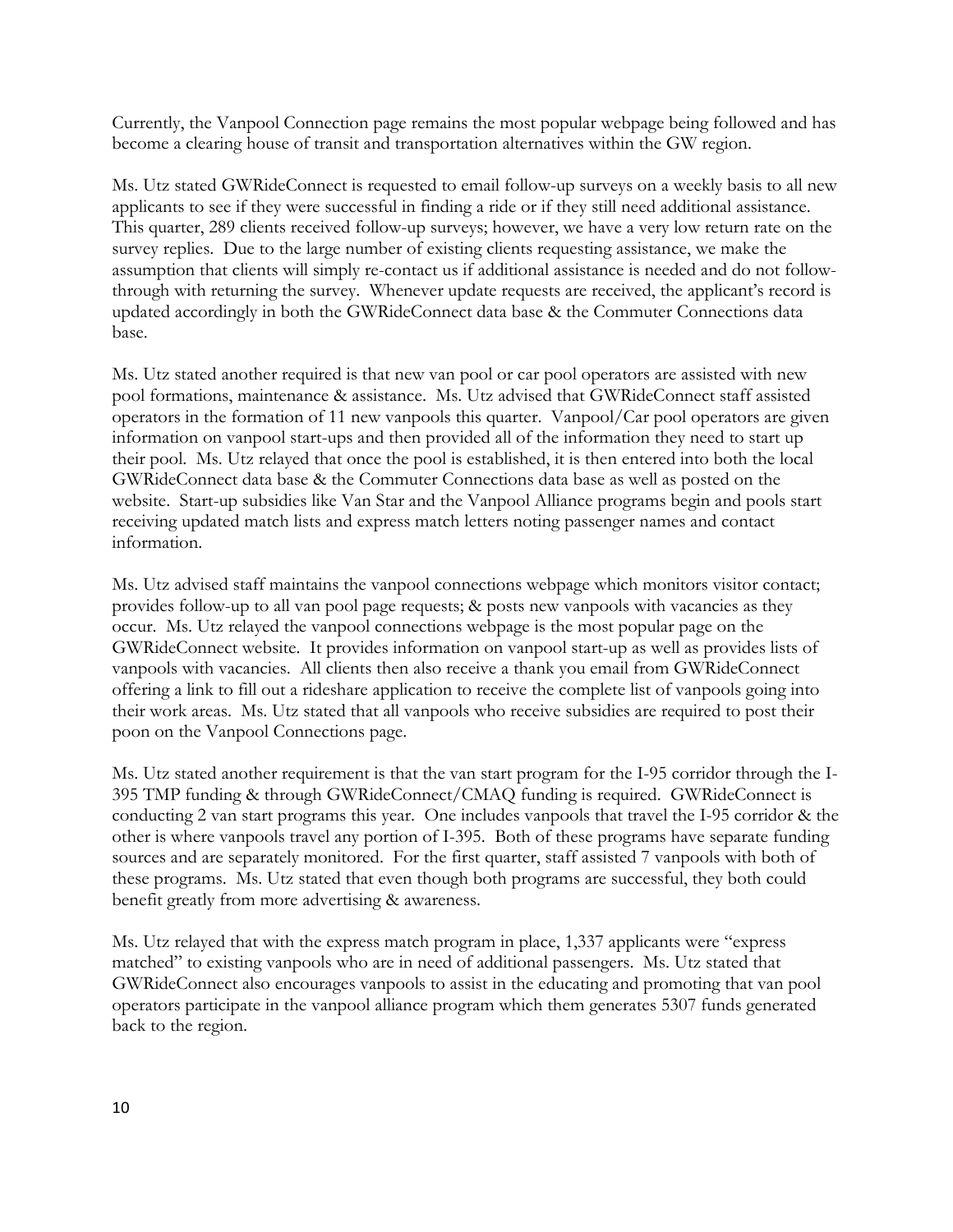Ms. Utz relayed that Virginia has an Advantage self-insurance program that offers van pool insurance to operators within the State of Virginia. Ms. Utz stated that GWRideConnect is the fiscal agency for this program and that staff maintains and operates this program for the entire State of Virginia. Ms. Utz stated that 245 staff hours were administered to the Advantage program this quarter and to date, Advantage has 347 vanpools enrolled in the program that are from multiple regions across the State.

Ms. Utz advised that staff is required to submit monthly reports to DRM on the Advantage program that includes program activity and premiums that have been collected. For the first quarter, staff collected and transferred \$131,740 in membership fees (premiums) from 68 vanpool program members.

Ms. Utz stated that staff also assisted 79 enrolled Advantage members with billing questions, new enrollments, Certificate of Insurance letters; processing of insurance cards, forwarding claim information & DMV assistance to DRM.

Ms. Utz relayed that staff also provides commuters with all transit options that not only includes van pool or car pool information but also includes information on the commuter bus, FRED, VRE & Metro.

Ms. Utz advised that staff distributed 289 bus schedules within the applicant commuting packets that are mailed to the home address & the transit option page had over 4,000 visitors this quarter and remains a popular webpage. Ms. Utz stated that staff continues to work with FRED to promote commuter service options to the VRE trains from Caroline County. Ms. Utz relayed that staff also attends FRED's PTAB meetings.

Ms. Utz relayed that staff provided 285 VRE & Metro schedules to commuters in addition to providing them with a match letter. Ms. Utz stated that staff also advertises and promotes the reginal commuting options through advertising campaigns, face book, the GWRideConnect website; newspaper color display ads google adwords, etc. Ms. Utz stated the ads are run either on a monthly or quarterly basis and to date 15 large color display ads ran weekly on Wednesdays & Sundays. Ms. Utz advised GWRideConnect had 83,138 impressions on Google adwords that resulted in 4,682 clicks to the website & the website also had 17,974 page views. Ms. Utz stated that radio spot advertisement was featured on 2 stations and ran 202 times in September.

Ms. Utz stated that staff also has lease agreements that are renewed annually that allow for commuter parking in private lots that are in addition to the VDOT Park & Ride lots that are located in Spotsylvania & Stafford counties. Ms. Utz stated GWRideConnect currently leases parking spaces in the following counties: Ladysmith, Spotsylvania & Stafford and the leased spaces require an annual lease agreement be signed and for GWRideConnect to provide payment to DRPT at a \$1.00 per space, per day lease fee. Ms. Utz stated that staff also conducts Park & Ride lot inspections to monitor utilization. Ms. Utz stated that utilization for this quarter resulted in higher utilization from the lots located in Stafford County versus those from Caroline or Spotsylvania counties.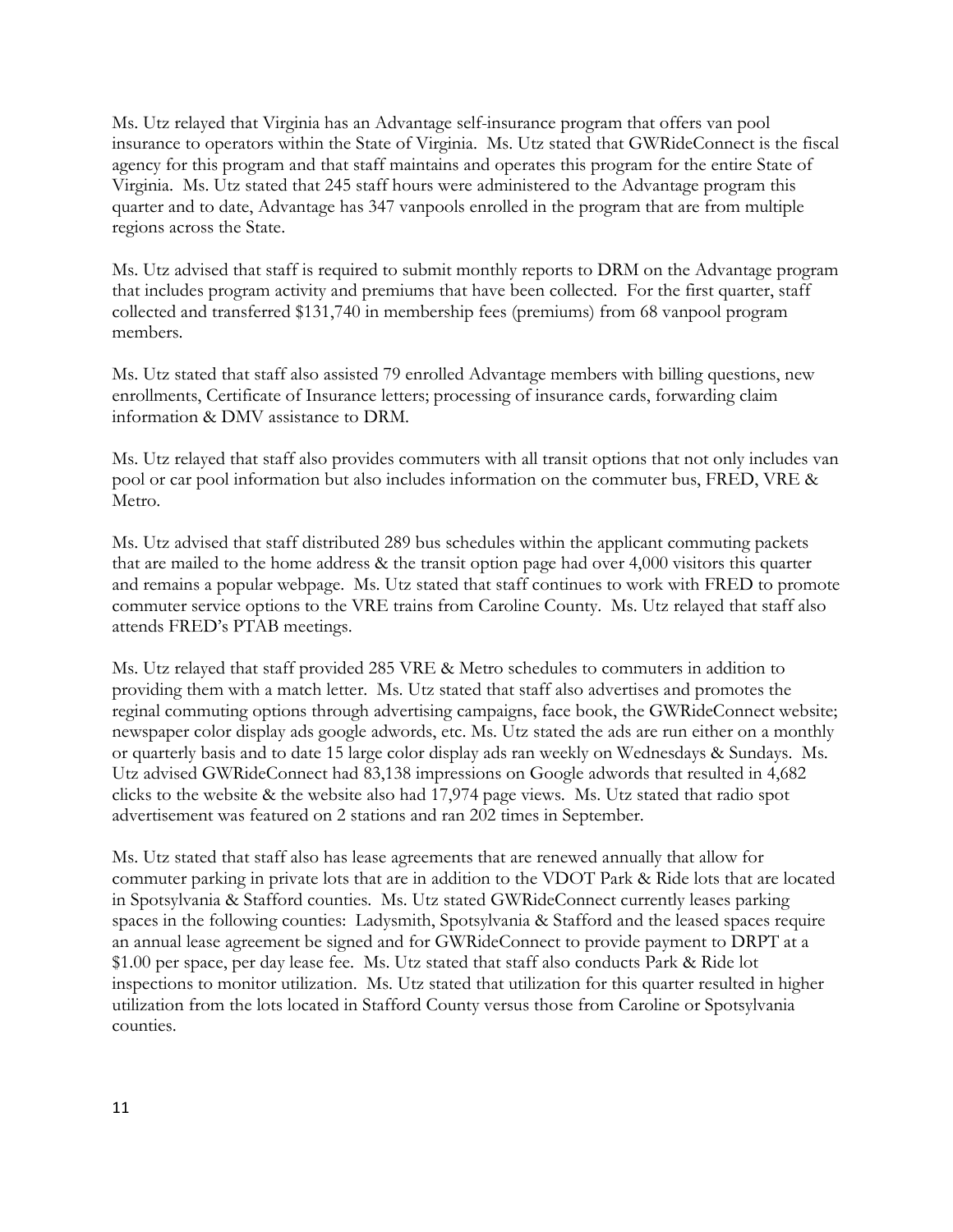Ms. Utz advised that ongoing efforts occur with employer/realtor outreach. For this quarter, meetings were held with Dahlgren representatives in regard to creation of shuttle bus service going from King George County to the military base. Rideshare informational packets and flyers are continually distributed to the local realtors, hotels, libraries, employers & tourism departments that provide a "welcome" packet to be distributed to new citizens moving to the region.

Ms. Utz stated that staff participates in job fairs that are set-up by employers; that representatives attend meetings held at Commuter Connections in Washington, DC; and attend monthly FAMPO/GWRC meetings. Staff also participates in bicycle/pedestrian planning meetings; the Act conferences; VDOT meetings; etc.

Ms. Shelton asked what is the difference between GWRideConnect & Commuter Connections. Ms. Utz stated that Commuter Connections is a larger commuting target base that serves the states of MD/VA & the District of Columbia. Ms. Utz stated that GWRideConnect is a member to Commuter Connections and we pay an annual fee to be a member; however, our focus is strictly on commuters from the Fredericksburg region that includes the City of Fredericksburg & the Counties of Caroline, King George, Spotsylvania & Stafford. Ms. Utz stated the fees are used to pay for advertising and to allow the commuters from this region to enroll in Guaranteed Ride Home(GRH) for emergency transport from their job site to their home address up to 3 times a year when an unplanned work schedule requires overtime and/or an illness to the commuter or family member.

Ms. Shelton also asked for explanation of differences between a car pool and van pool. Ms. Utz stated that a car pool is a private vehicle that accommodates 2-3 passengers for a daily Monday through Friday work commute. Ms. Utz stated that van pool restrictions previously required a commuting vehicle that accommodated 15 passengers; however, now SOV's and mini vans are also eligible to form a van pool so this vehicle would be eligible if transporting 4 or more passengers on a daily work week. Ms. Utz stated that in order for a van pool to be receive the federal transit benefits, it must have a minimum of 7 working seat belts.

Ms. Shelton stated that she thinks the formation of just 1 van pool in July is extremely low and asked how this number compares to other rideshare agencies across the state. Ms. Utz stated this region has formed 11 new van pools for the quarter and this number is more than the other rideshare agencies achieve in a year's time. Ms. Utz stated that currently GWRideConnect has 380 registered van pools within the region and this number is probably higher than the number of van pools registered on the entire east coast.

Ms. Shelton asked if the current number of leased parking spots that includes 105 total spots includes the van poolers who park on Route 17 at the Wal Mart parking lot. Ms. Utz stated that previously we did lease spaces from Wal Mart; however, as it is privately owned these allowances for parking there could be rescinded at any time leaving the commuters with nowhere else to go. Ms. Utz stated the 105 leased spaces within the FAMPO area include 60 spaces at the Fredericksburg Field House in Spotsylvania County; 30 spaces at Claiborne Heights in Stafford County; & 15 spaces in Coleburn Run in Stafford County.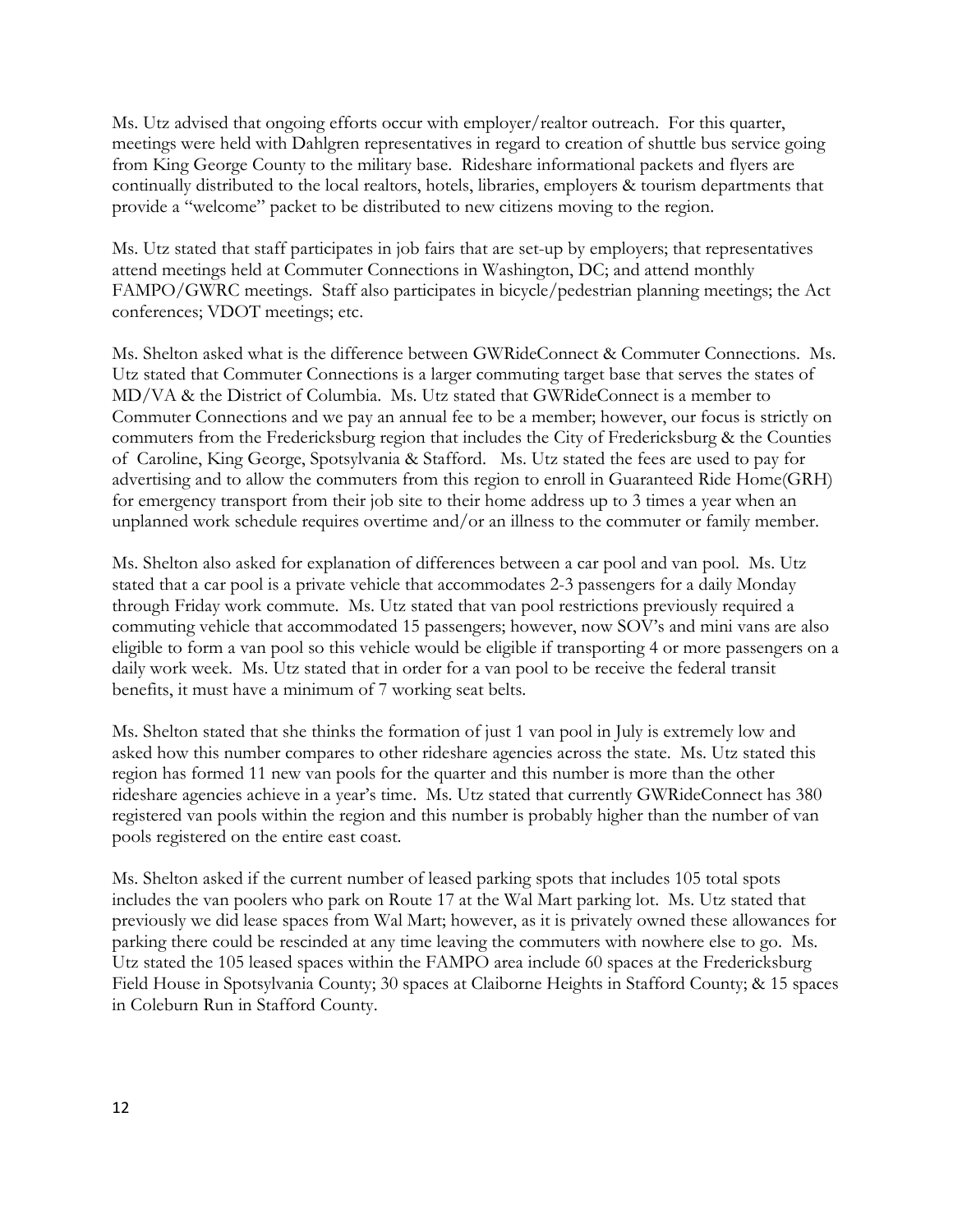Mr. Kelly stated that in looking down the road from PRTC's perspective, the State has already indicated that since Smart Scale projects are so beneficial for transportation efforts progressing so will we now see the same occur for transit projects and even though rideshare is different than PRTC do we see rideshare being pulled into the same nightmare?

Ms. Utz stated yes that even if the DRP requirements are not enough, whereby we need to account for every brochure; every contact; every email; every Commuter Connection application; etc. she does not think we will have the same requirements that transit has; however, but will in fact be responsible for developing its own mandated criteria, thresholds & goals. Ms. Utz stated she did not think these requirements would be as stringent as the transit requirements but will become more evident as more emphasis is going to be made on ride-matching in FY2019.

Mr. Kelly asked if GWRC has receiving any direction from DRPT in regard to the rideshare program. Mr. Kelly stated that PRTC is already saying they will be losing money in regard to transit. Ms. Utz stated that to date, we have not received any direction from DRPT & it is her opinion that the rideshare programs will remain steady based on the number of matches & mobility we have within the region.

Mr. Black asked if face book is the only social media that GWRC utilizes. Ms. Utz stated that we also use Google Awards which is a way we can advertise on google & this is where we get the website impression number cited previously. Ms. Utz stated we also advertise on face book and for the last several years in operation, we have face book contacts have been 14,000. Ms. Utz stated that advertising on face book does reach a large number of citizens; however, face book is a challenging feat as in order to keep contacts consistent, you have to keep the information fresh and current. We also need to be mindful of not diluting the information or changing topics in it, etc. Ms. Utz stated that GWRideConnect adds a new face book post weekly. Ms. Bohmke stated she was not aware that this is such a tedious process.

Mr. Kelly stated a reference had been made in regard to the Metro situation that is coming down the pike where all southernmost stations will be completely closed down for a 90-day period of time in the spring of FY2019. Mr. Kelly stated there is also additional funding to be made available to encourage SOV riders to utilize other modes of transit for their daily work commutes so is GWRC doing anything in regard to this additional transportation obstacle?

Ms. Utz advised that she is currently unaware of any TMP (Transportation Mitigation Program) at this time and if there are endeavors ongoing and/or planned, GWRC would like to be a part of the discussions.

Ms. Bohmke asked Mr. Agnello if he was aware of any endeavors forthcoming. Mr. Agnello stated there are no TMP efforts being planned for the I-95 corridor projects as was completed with the I-95 & 395 express lane projects; however, information will be distributed by VDOT as any information is received. Mr. Agnello advised that currently Ms. Parker, with VDOT, has been very coy on this topic when it has been brought up.

Mr. Kelly stated this is an item that needs to be monitored and Ms. Bohmke stated this should be an item that will need to be monitored and asked Mr. Agnello if it is an agenda item that can be added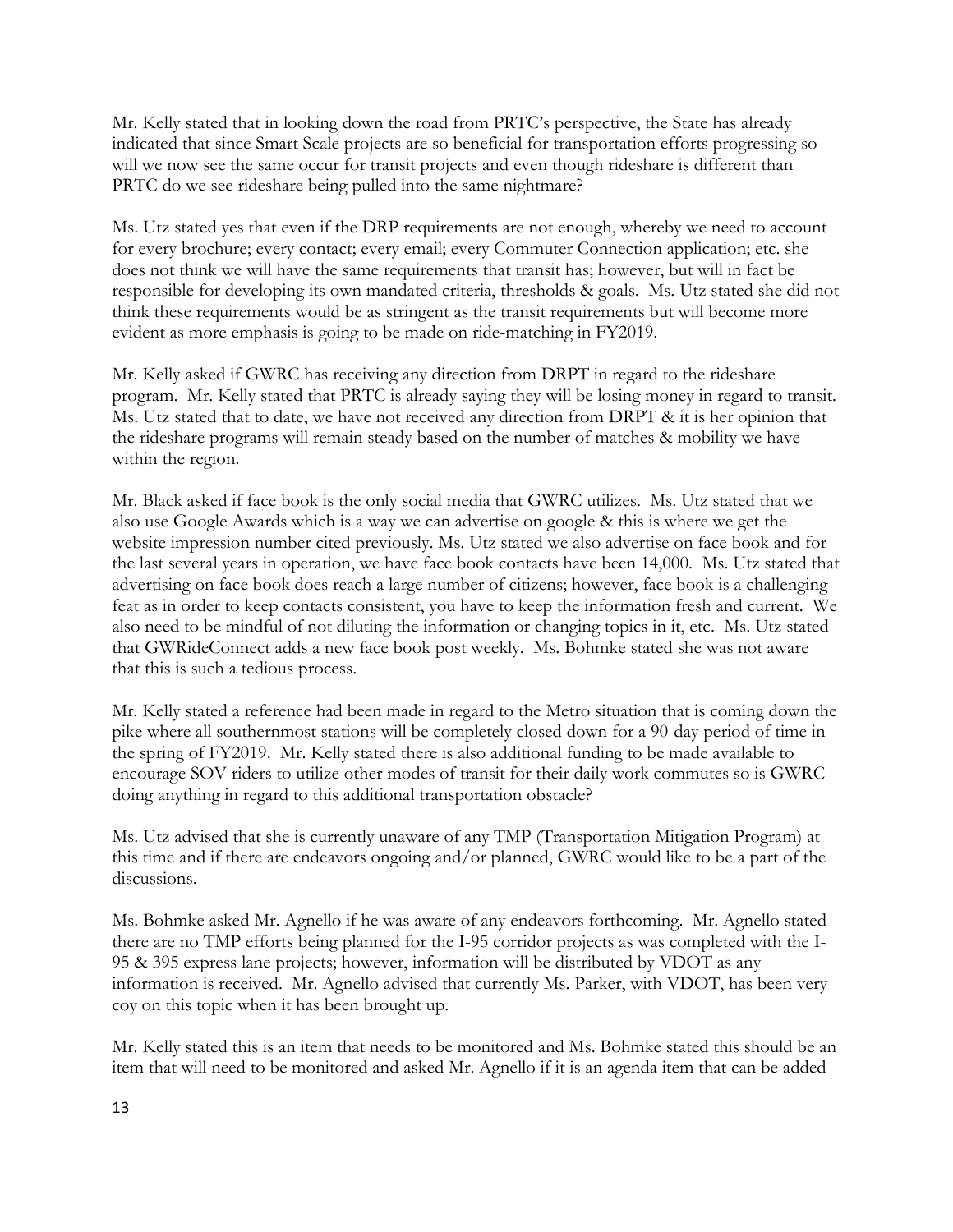to an upcoming FAMPO agenda for further discussion. Mr. McLaughlin stated it does not necessarily need to be an actual agenda item but is something to ask Ms. Parker about.

Ms. Bohmke thanked Ms. Utz for the presentation and update and stated if any committee member needs more information, to please contact Ms. Utz to schedule a meeting with her.

# **OLD BUSINESS**

a.) Legislative Committee – Mr. Matt Kelly

Mr. Kelly stated an email has been sent out to committee members for concurrence in scheduling a meeting to meet with local officials. Mr. Kelly stated we are still waiting to hear back from the elected officials on their availability. Mr. Kelly stated it is going to be hard to get all of the legislators here so he thinks our focus should be on scheduling a meeting with Mr. Thomas & Senator Stewart. Ms. Bohmke stated it is almost getting too late so she would concur to try and set up a meeting as soon as possible. Ms. Long stated that unfortunately the lack of responses regarding meeting availability may be due to the delegates simply not having a lot of answers to date.

Mr. Kelly stated that both Mr. Thomas & Senator Stewart have been the biggest regional supporters and Senator Stewart is working heavily on the proffer/impact fee issues & Mr. Thomas is working on some other issues. Ms. Bohmke stated that she does not think the impact fee request is going to be received positively and thinks proffers will end up being more favorable.

Mr. Withers stated that VACo is recommending it support the regional "Stewart" bill. Ms. Bohmke stated she thinks at this time they do not have enough information on the proffers bill yet which has been kept rather low-key to date. Mr. Withers stated that VACo has been asked to sponsor the "Stewart" bill but he is not comfortable in doing so at this time at the City Council level. Ms. Bohmke stated City Council may want to consider voting on this item until after more information has been released because there are still a lot of uncertainties being discussed. Ms. Bohmke advised that she would provide Mr. Withers with a contact/resource to discuss the issue in greater detail.

Mr. Black asked Ms. Millsaps if she would forward an email to all members with the attachment to include what the agenda items will include. Mr. Black stated by receiving this prior to the meeting date this will give the Board of Supervisors & City Council an opportunity to review the agenda items and be able to concur with the items accordingly. Ms. Bohmke asked that the email be sent to the entire boards and not just GWRC members so localities as a whole also have the opportunity to provide input and to make arrangements to send an alternate member to a meeting if scheduling conflicts arise.

Ms. Millsaps stated that the meeting dates being considered are November  $29<sup>th</sup>$  & December  $6<sup>th</sup>$ . Ms. Millsaps relayed that Senator Stewart has replied that he is available for either date. Ms. Millsaps advised she would follow-up again tomorrow to the other legislators to get a confirmed meeting date set.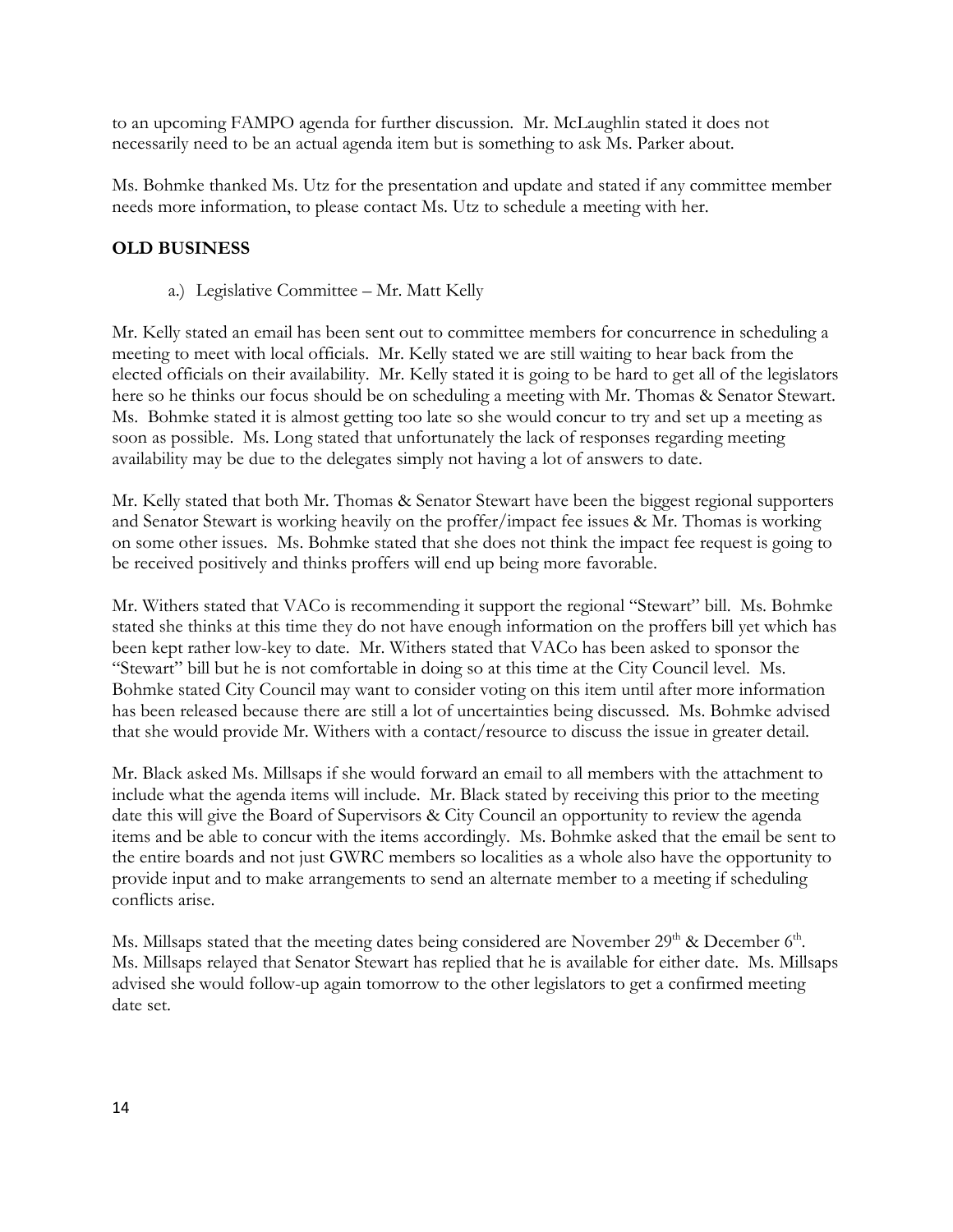- b.) Executive Director's Report Dr. Linda Millsaps
	- i. Intergovernmental Funding Applications

Ms. Millsaps stated that as follow-up from the last meeting the committee voted on the per capita allocation request to be submitted from each of the 5 localities. Ms. Millsaps stated that all 5 localities have been sent an email for the budgeted proposal requests. Ms. Millsaps advised the budget amounts requested included the exact amounts previously discussed for the per capita allocation amount; the funding for Eldon James, & then the \$20,000 emergency management allocations discussed earlier in tonight's meeting. Ms. Millsaps stated that given the previous and current confusion regarding the emergency management allocations that a note will be included that clarifies this funding request is in fact a separate request from the other requested amounts. Ms. Millsaps also advised that after discussion with some of the county administrators, their recommendation was to also include a statement that states if GWRC is chosen for continued funding, that payments being made sooner rather than later would be greatly appreciated. Ms. Millsaps stated the requested budget amounts are to continue the existing programs at the current levels and the only increase was an increase of \$1,300 which is due to the increase in regional population growth.

ii. Report on Staff Retreat

Ms. Millsaps stated that per authorization from the Commission, a staff retreat was approved. Ms. Millsaps stated the retreat was held outside of the office and included a full day of agenda topics, discussions, role playing, etc. Ms. Millsaps stated she is happy to announce that there was 100% staff participation at the retreat.

Ms. Millsaps advised we opened the retreat with ice-breakers; talked about the ladder of inference; had a cooperative staff/team effort in processing worded cards whereby each employee selected words that had specific value to them which were shared with the staff. The employees then collectively selected & agreed on value words for the organization.

Ms. Millsaps stated the afternoon agenda did not cover as much as had been hoped. There were currently not updated job descriptions in the personnel files for all employees; however, it was learned at the retreat that most supervisors had in fact updated job descriptions for the employees they supervise so the personnel files will be updated accordingly and missing job descriptions were added to the files.

Ms. Millsaps stated that staff was asked to describe their daily work duties that were things that are not necessarily included within the job descriptions. Ms. Millsaps stated staff was asked to provide a "blue sky" dream list which is an office "wish" list if not financially constrained. Ms. Millsaps stated an environmental staff person and additional planning staff were the most highly requested "wish" list items.

Ms. Millsaps stated that staff also had another group of words to determine values that were deemed important to the organization. Ms. Millsaps stated the staff ranked the values & the top 6 that were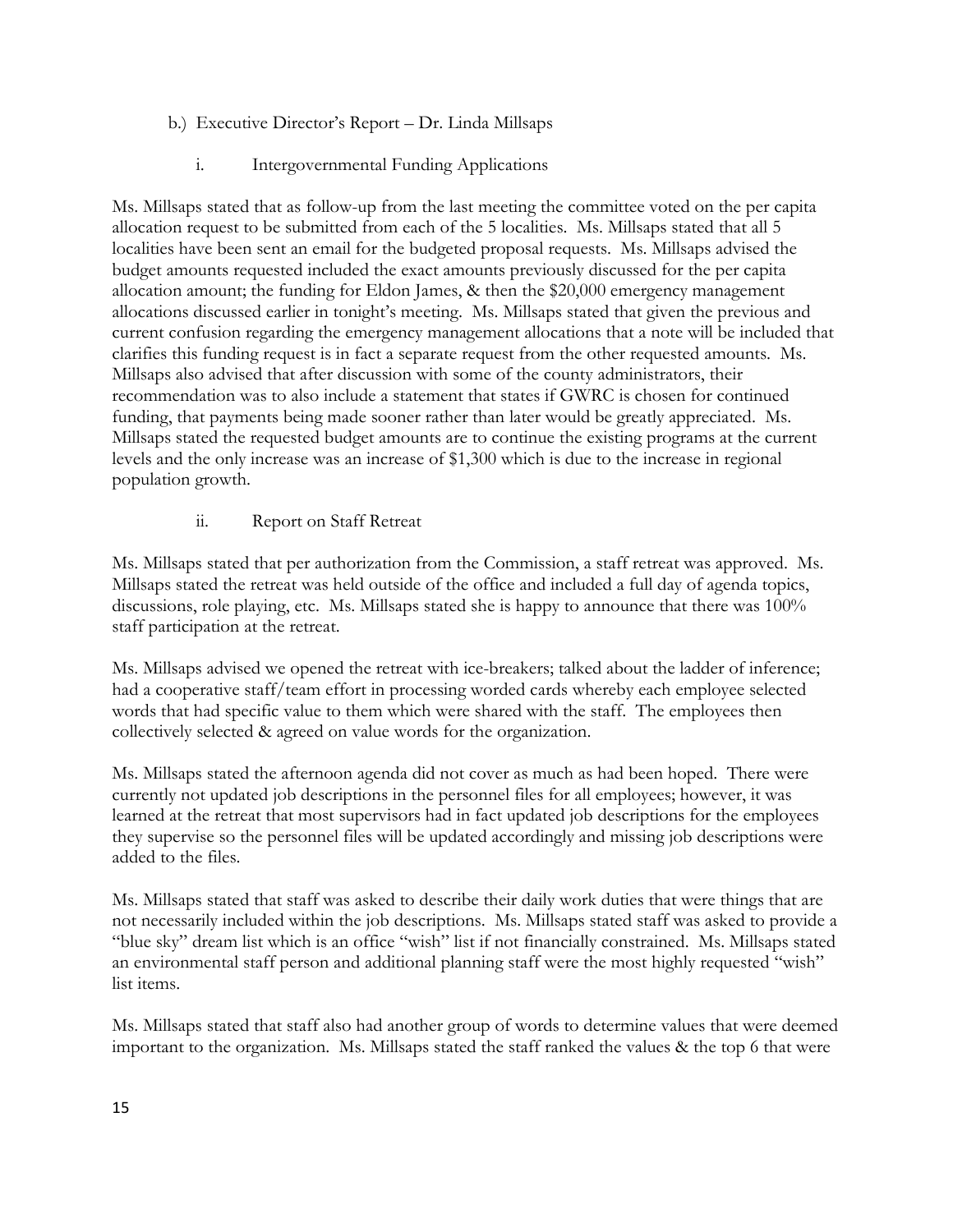selected by more than 1 staff member include the following values: Integrity; Transparency; Collaborative; Professionalism; Respect; & Public Service.

Just for staff comments only, staff concurred that all would like to have a comfortable work environment and to also be able to have fun while at work. Ms. Millsaps stated some "office" concerns were requested to be addressed which include the following items: deep cleaning of the entire office; updated phone system; & back door which has some card entry issues. Ms. Millsaps stated she expressed a desire for efforts to be made to update the website to include staff bio's on the website. Ms. Millsaps stated that currently all the information there is name, phone number, & email address for contact information. Ms. Millsaps stated that even though the Commission is aware; however, the public does not know how great the staff is – how much experience, background, training & expertise each staff member has & she thinks this is important information for the public to be aware of.

Ms. Millsaps states the retreat was successful and she appreciated the Commission granting the request for all employees to be out of the office for the day & extended appreciation to all of the supervisors for encouraging staff members to participate.

iii. Other

Ms. Millsaps advised she realized she has not provided 2019 meeting dates for distribution to the members for notation on their personal calendars. Ms. Millsaps stated that all monthly meeting nights for 2019 follow the current set meeting date of the  $3<sup>rd</sup>$  Monday at 6:00 p.m. with the exception of the January/February meetings. Ms. Millsaps stated meetings for these 2 months would move to the 4<sup>th</sup> Monday night as there is a state holiday on both the  $3<sup>rd</sup>$  Monday in January  $\&$ February. Ms. Millsaps stated the regular schedule of no meetings in July or December remain unless the Board has a request to change them accordingly.

Ms. Bohmke asked if this needed to be approved tonight. Ms. Millsaps stated certainly it could be approved at the January meeting so members have time to check their personal schedules/calendars, etc.; however, we would need to get endorsement on the change for the January meeting.

Mr. McLaughlin asked if the GWRC meeting dates coincide with the FAMPO meeting dates. Mr. Agnello stated they generally do. Mr. Agnello relayed the January/February meeting dates concur; however, usually FAMPO meets in July and then does not meet in August.

Mr. Agnello stated that previously both FAMPO/GWRC met in July and not in August and several years ago there was a switch that FAMPO/GWRC would meet in August. Mr. Agnello stated for this past year, FAMPO went back to the original schedule; however, GWRC did not.

Ms. Bohmke stated that personally she would like to have both committees being off in July because a lot of Board of Supervisor meetings also do not occur in July. There was verbal consent form GWRC members to go with July & December as being the off-meeting months for FY2019.

Mr. Agnello stated that this year FAMPO did not meet in November because the CTB was not going to meet until December 5<sup>th</sup>. As Smart Scale projects could be rejected after the December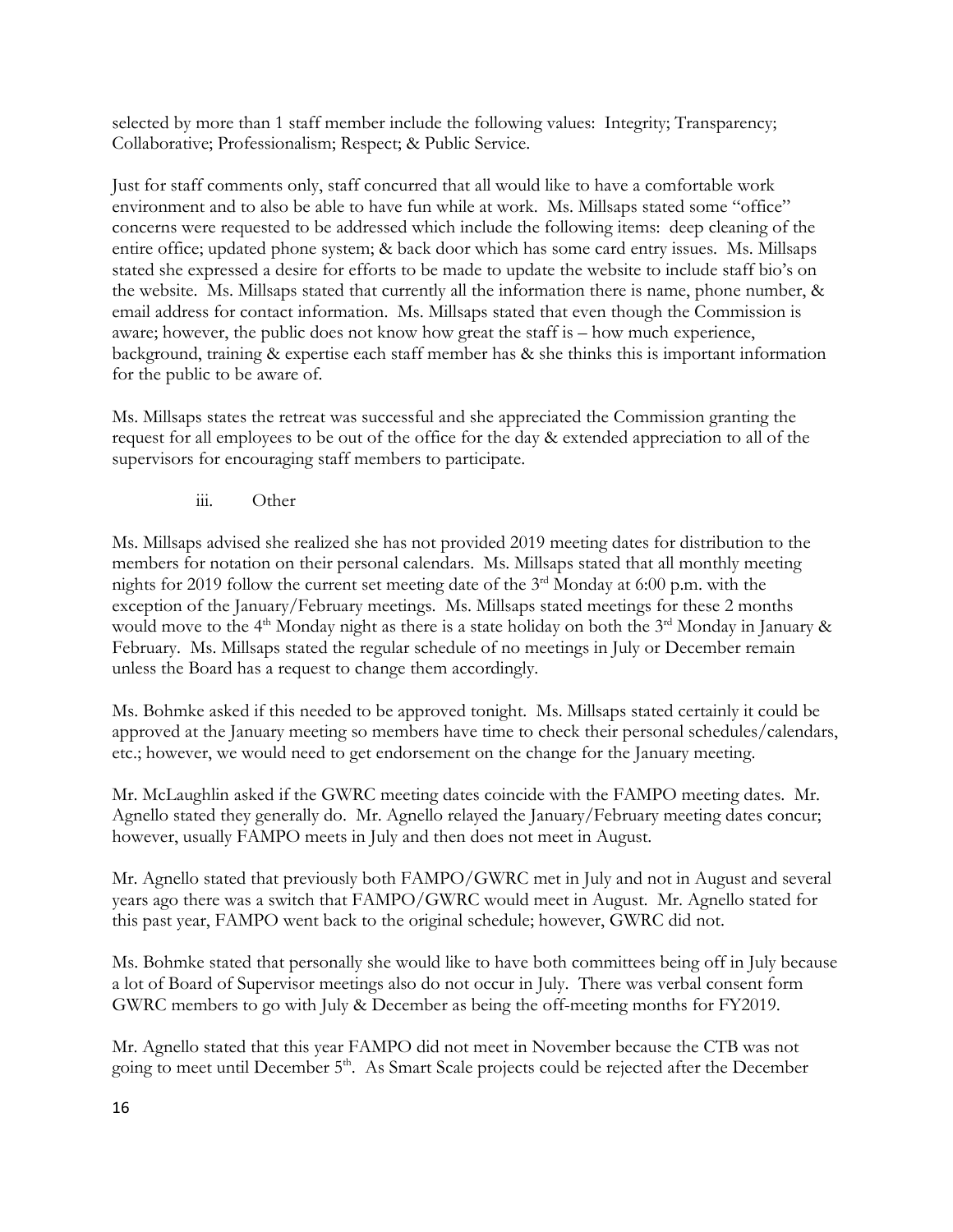CTB meeting if FAMPO did not meet in December they then would not have had time to make comments on the Smart Scale applications that were selected and/or rejected so for 2018, FAMPO will be meeting in December.

Ms. Millsaps stated the last item involves staff changes. Ms. Utz will be retiring in February of 2019 so she, Ms. Dooling, Ms. Gibson, & Ms. Utz are meeting to determine how to fill the holes that will arise after Ms. Utz's departure and to look at possible structural/organizational changes. Ms. Millsaps stated that Ms. Utz has agreed to serve as a consultant for a period of time after her retirement date if the services would be needed.

Ms. Millsaps advised that even though staff is very saddened for us but happy for him, she wanted to announce that Mr. Quint will be leaving the middle of December. Ms. Millsaps stated that Mr. Quint will be moving to Blacksburg where he will become the TDM manager for Virginia Tech. Ms. Millsaps stated Mr. Quint has been an integral and vital part of the transportation related items that occur within the organization. The Commission thanked Mr. Quint for his efforts and service to the organization and congratulated him on his new position.

c.) GWRC/FAMPO Update, Chair, Ms. Meg Bohmke

Ms. Bohmke stated that as all in the room know, a lot of discussion has occurred at meetings, offline, etc. regarding GWRC/FAMPO and the current MOU that is in place. Ms. Bohmke stated it is being decided how the agencies will be aligned; whether the MOU needs to be updated, amending, etc.

Ms. Bohmke stated that as Chair of GWRC, she has learned a lot and we need to clearly determine and understand the issues, concerns, requests. Ms. Bohmke stated she personally is interested in hearing the specific concerns from the FAMPO board members to see if the existing MOU needs to just be updated and/or amended. Ms. Bohmke stated she is confident that both committees can all work together and ultimately work effectively as a team.

Ms. Bohmke stated that she & Mr. McLaughlin (FAMPO Chair0 have talked several times off-line & her request to the Commission tonight is if endorsement can be received for the Boards to move forward in meeting to discuss the concerns/issues from both boards. Ms. Bohmke stated it is requested that initially herself & Ms. Millsaps & Mr. McLaughlin & Mr. Agnello meet and then the issues that need to be addressed will be brought back before both Boards for endorsement.

Ms. Long concurred that we have to move forward and every MOU, even if no changes are needed, needs to be reviewed and updated at a set time – whether this is annually, every 3 years, every 5 years, etc. Ms. Long stated in order to move forward with this process you have to have a starting point and she concurs with having this begin with the 4 members Ms. Bohmke referenced. Ms. Long stated she is also not opposed to have all localities nominate a person to meet at the on-set as well. Ms. Long stated it does both her to be in receipt of a document that has supposedly been approved & signed and the copy that gets distributed to committee members is in black & red; is not dated; is not signed by all signatures listed in the MOU; etc. so she is totally in support of reviewing MOU's, By-Laws, etc. and then once all are endorsed properly they are then submitted for member review/ county administrator/city council review, etc.